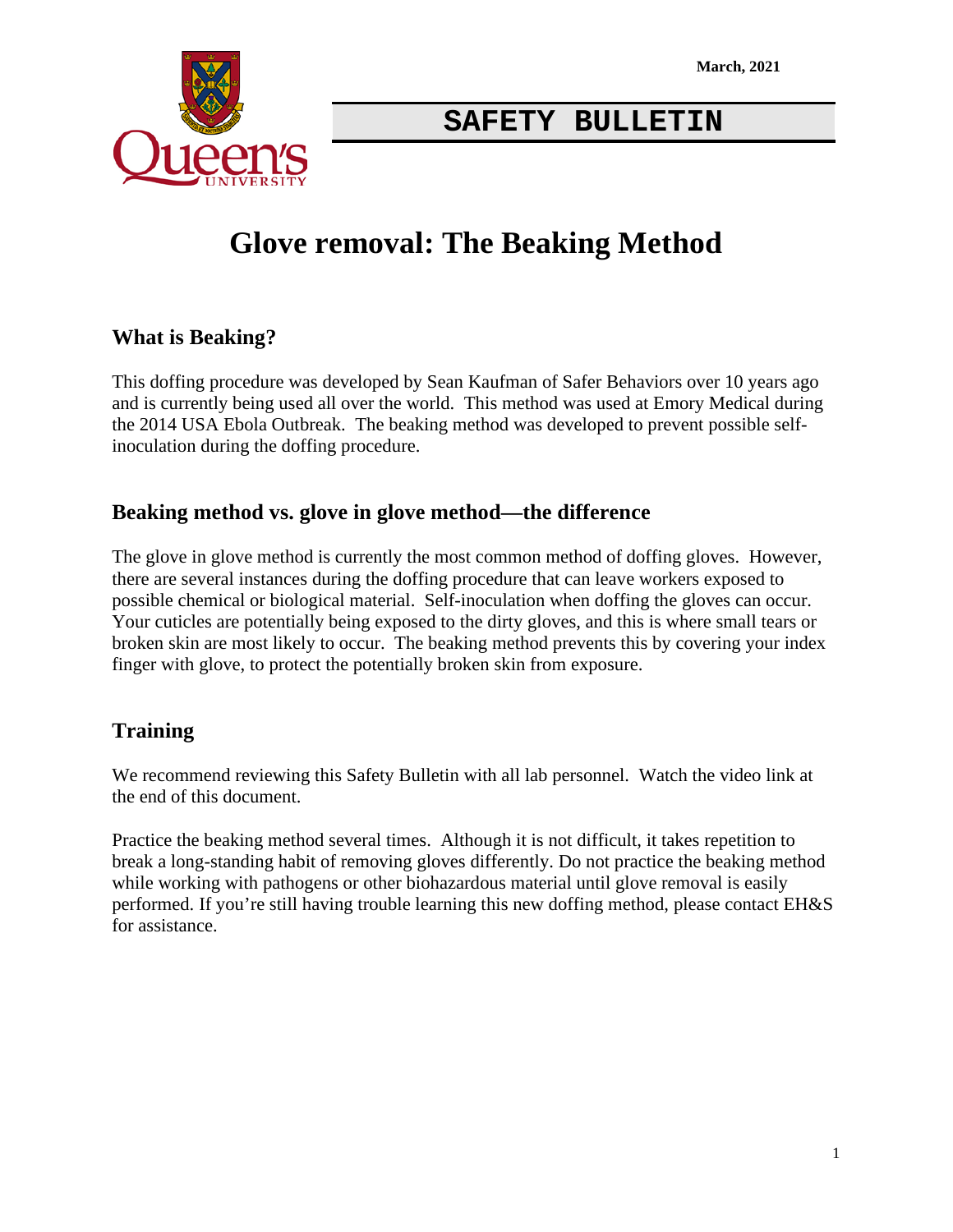

### **SAFETY BULLETIN**

#### **Beaking method procedure**

- 1. Using your non-dominant gloved hand, form an L shape.
- 2. With the other hand palm side up, pinch and pull the cuff of the other gloved hand.
- 3. Use the middle finger of your non-dominant hand to scoop the cuff of the glove.
	- a. Take care not to drag your gloved hand along the contaminated surface of the glove on your dominant hand.
- 4. Pull the glove inside out over all the fingers and thumb of your dominant hand to form a beak.
- 5. With the beaked hand, pinch the opposite glove at the cuff, pulling it up away from the palm.
- 6. Roll the glove inside out and off the hand.
	- a. While pulling off the glove, keep the hand palm side up and straight and avoid dragging your beaked hand along the contaminated glove.
- 7. Straighten out your beaked fingers and the glove will begin to roll off your hand.
- 8. With the ungloved hand, use the index finger to push the beaked glove off at the base of the beak and dispose into the appropriate waste container.
- 9. Wash your hands and wrists thoroughly after glove removal.

*\*See page 3 for an infographic of the beaking method.*

### **Beaking method video**

• [COVID-19: Proper Glove Removal - The "Beaking" Method](https://youtu.be/449402TVTho) *In this video Sean Kaufman from Safer Behaviors shows how to properly remove gloves using the beaking method that he developed.*

### **Contact:**

[Environmental Health and Safety](www.safety.queensu.ca) Queen's University (613) 533-2999 [www.safety.queensu.ca](http://www.safety.queensu.ca/)